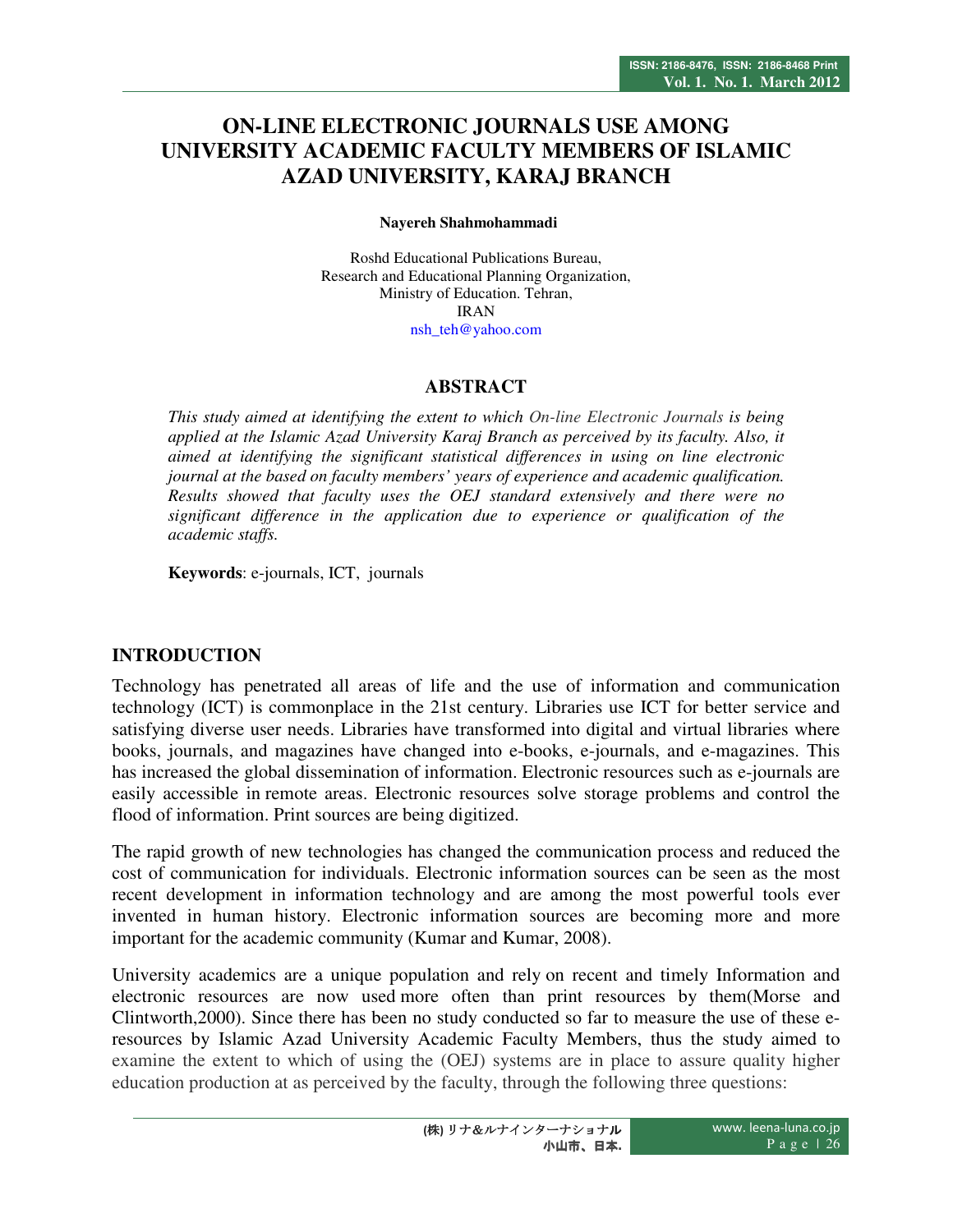- 1. To what extent Islamic Azad University Academic members are using On-line Electronic Journals?
- 2. Is there any statistical differences (at  $\alpha = 0.05$ ) in the usage of On-line Electronic Journals by Islamic Azad University Academic members regarding years of experience?
- 3. Is there any statistical differences (at  $\alpha = 0.05$ ) in the usage of On-line Electronic Journals by Islamic Azad University Academic members regarding academic qualification?

# **Technology Acceptance Model (TAM)**

The Technology Acceptance Model (TAM) displays how users accept and use new technology. The model describes the factors that influence users' decisions about how and when they will use new technology, notably. Perceived usefulness (PU) - This was defined by Fred Davis as "the degree to which a person believes that using a particular system would enhance his or her job performance".Perceived ease-of-use (PEOU) - Davis defined this as "the degree to which a person believes that using a particular system would be free from effort" (Davis 1989).The TAM has been continuously studied and expanded. The two major upgrades are the TAM 2 (Venkatesh & Davis 2000 & Venkatesh 2000) and the Unified Theory of Acceptance and Use of Technology (or UTAUT, Venkatesh et al. 2003).Several researchers have replicated Davis's study to provide evidence on the relationships between usefulness, ease of use, and system use (Adams, Nelson & Todd 1992; Davis 1989; Hendrickson, Massey & Cronan 1993; Segars & Grover 1993; Subramanian 1994; Szajna 1994). Attention has focused on testing the questionnaire used by Davis. Adams et al. ( 1992) replicated the work of Davis to demonstrate the validity and reliability of the instrument and measurement scales. Hendrickson, et al. ( 1993) found high reliability and good test-retest reliability. Szajna (1994) found the instrument valid.

### **Diffusion of Innovation Theory**

Rogers (1983) and (1995) postulates Diffusion of Innovation theory, which describes the patterns of adoption, explains the mechanism, and helps predict whether a new invention will be successful. The theory has been used as the theoretical basis for a number of information system research projects.

### **LITERATURE REVIEW**

Borrego, et al. (2007) observe that there have been many studies of users of electronic resources in the professional literature in the last few years. In a recent exhaustive review of the literature on the subject, Tenopir (2003) analyzed the results of over 200 studies of the use of electronic resources in libraries published between 1995 and 2003. The main conclusion of this review is that electronic resources have been rapidly adopted in academic spheres, though the behavior varies according to the discipline.

Smith (2003) in his article "*Changes in faculty reading behaviors: The impact of Electronic journals on the University of Georgia* " aimed to explore the role of electronic journals in the weekly scholarly reading habits of faculty. The study showed that electronic access to journals particularly library funded access is integral to research activities, with the vast majority of respondents reported that they read at least one article from an electronic source weekly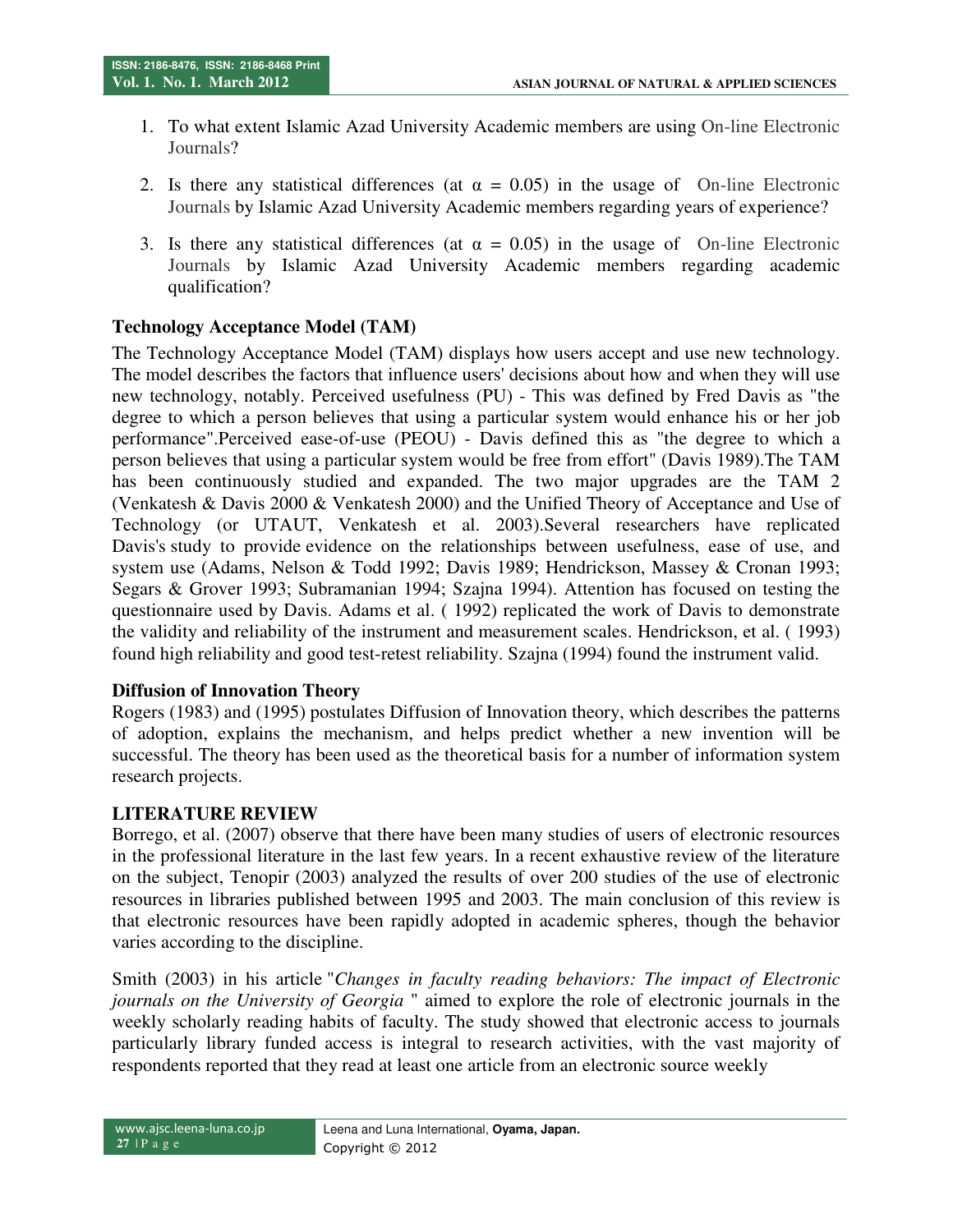Heterick (2002) reports that more than 60% of faculty studied are comfortable using electronic resources. They believe that a variety of electronic resources is important to their research, and they consider electronic databases to be invaluable. In addition, 62% expect that they will become increasingly dependent on electronic resources in the future. The resources they use most often are online catalogs, full-text electronic journal databases, and abstracting and indexing databases. More than 70% of all respondents consider their library's online catalogue to be "very important" to their research. However, the importance of this resource varies significantly by field. Just over 60% of the economists consider their library's online catalogue to be "very important", while nearly 90% of humanists regarded it as such. In fact, the home library catalogue is the most important electronic resource for humanists, by a large margin. Based on their replies, it is as important to their research as personal computers.

Sandra L. De Groote, M.L.I.S. and Josephine L. Dorsch, M.A.L.S.(2001)examined research Online journals: impact on print journal usage.The research tried to determine the impact of online journals on the use of print journals and interlibrary loan (ILL). Results of the statistical analysis showed print journal usage decreased significantly since the introduction of online journals (F(1,147) = 12.10, P < 0.001). This decrease occurred regardless of whether a journal was available only in print or both online and in print. Interlibrary loan requests have also significantly decreased since the introduction of online journals  $(F(2,30) = 4.46, P < 0.02)$ .

Blecic(1999) established a correlation between in-house use, circulation, and citation by faculty, which suggests that the gathering of many types of data is impractical and that one method may be used with the confidence that it correlates with other types of uses Electronic information resources are increasingly in use for cores at all levels of higher education (Macdonald 2001).

Millson-Martula (1998) reviewed the purposes and methods of journal-use studies and discussed the importance of weight attached to use as a factor for retention and deselection decisions and the meaning of low use. This review found that the importance of weight for retention or deselection decisions has varied considerably, as has the meaning of low use, ranging from zero to four uses per year.

# **Reasons for Using On-line Electronic Journals**

Academics use On-line Electronic Journals for diverse purposes as demonstrated in the literature. Obaje and Camble (2008) report that On-line Electronic Journals are mostly used for literature searches during project/dissertation and thesis writing as well as personal research by staff.

Academics at Obafemi Awolowo University, Ile-Ife, use On-line Electronic Journals mostly for literature search in research and professional growth (Omotatyo, 2010). Kumar and Kumar (2008), however, highlighted six reasons for using On-line Electronic Journals. Users in the study use On-line Electronic Journals in support of their study (70%) and teaching (59%). Onethird of respondents used the sources for project work. Eight-eight percent of medical science users accessed OEJ sources for study, followed by engineering (67%) and management studies  $(55\%).$ 

In Catalan Universities, electronic journals were consulted for both research and teaching by 53.6% of the respondents to a survey. They were consulted only for research by 37.4% and only for teaching by 2.7%. Respondents in Exact and Natural Sciences and Engineering mainly use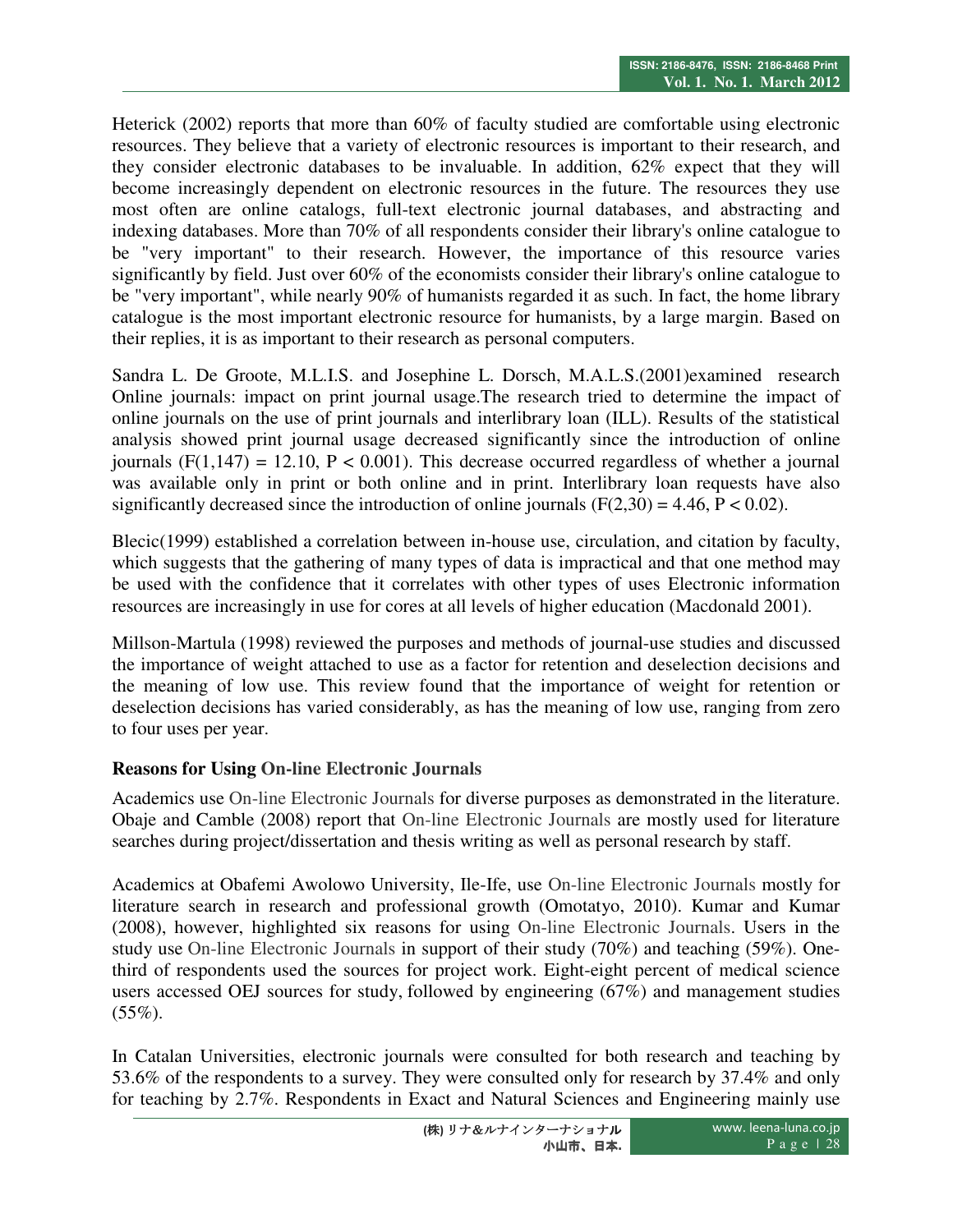journals for research, whereas those in Biomedicine use them for both teaching and research. When the results are disaggregated by age, respondents under the age 30 mainly use them for research, respondents in the 41-50 age group use them for both teaching and research, and respondents over 51 use them for teaching and research or only for teaching. Disaggregated by academic position, only the associate professors showed a high proportion of use for teaching (35.9%) (Borrego et. al. 2007)

# **RESEARCH METHODOLOGY**

This study used descriptive method and survey method for evaluating the usage of OEJ by Karaj Islamic Azad University Academic members. In order to collect relevant data from target group, researcher used a questionnaire with five likert's ranking scale .

# **Population and the Sample of the Study**

Since the population of the study was only consisted of one hundred and eight (108) faculty members , researcher conducted questionnaire on the entire population

| <b>Variables</b>       |              | Number | Percentage<br>$\%$ |
|------------------------|--------------|--------|--------------------|
| Academic Qualification | Master       | 19     | 14.3               |
|                        | PhD          | 99     | 85.7               |
|                        | Total        | 108    | 100                |
| Experience             | Less than 5  | 33     | 30.5               |
|                        | $5-10$       | 37     | 34.3               |
|                        | More than 10 | 38     | 35.1               |
|                        | Total        | 108    | 100                |

Table 1. Academic Qualification and Years of Experience of the Sample

# **Data Analysis**

For statistical analysis of the data in this study, the statistical package of social studies was used included Descriptive statistics , T-test and ANOVA test.

# **FINDINGS AND DISCUSSIONS**

Some of the finding of this study are shown in the following table.

| <b>Dimensions</b>                                              | <b>Mean</b> | <b>Standard</b><br>deviation | Level of application |
|----------------------------------------------------------------|-------------|------------------------------|----------------------|
| The ability to use (OEJ)                                       | 3.94        | .61                          | <b>HIGH</b>          |
| The use of (O.E.J) would help to ignore the printing resource  | 3.67        | .69                          | <b>HIGH</b>          |
| Encourage the students to use (O.E.J).                         |             | .67                          | <b>HIGH</b>          |
| The importance of using (OEJ) for the academic faculty members | 3.25        | -77                          | <b>MEDIUM</b>        |
| - total knowledge of (OEJ) that other school ubscribed in.     | 3.15        | .78                          | <b>MEDIUM</b>        |
| Total                                                          | 3.71        | .65                          | <b>HIGH</b>          |

According to table-2 , it is obvious that online electronic journals have been widely and rapidly used in academic spheres and academics in universities have widely indicated that they are able to use and have access to OEJ. E-journals are the most used among the array of available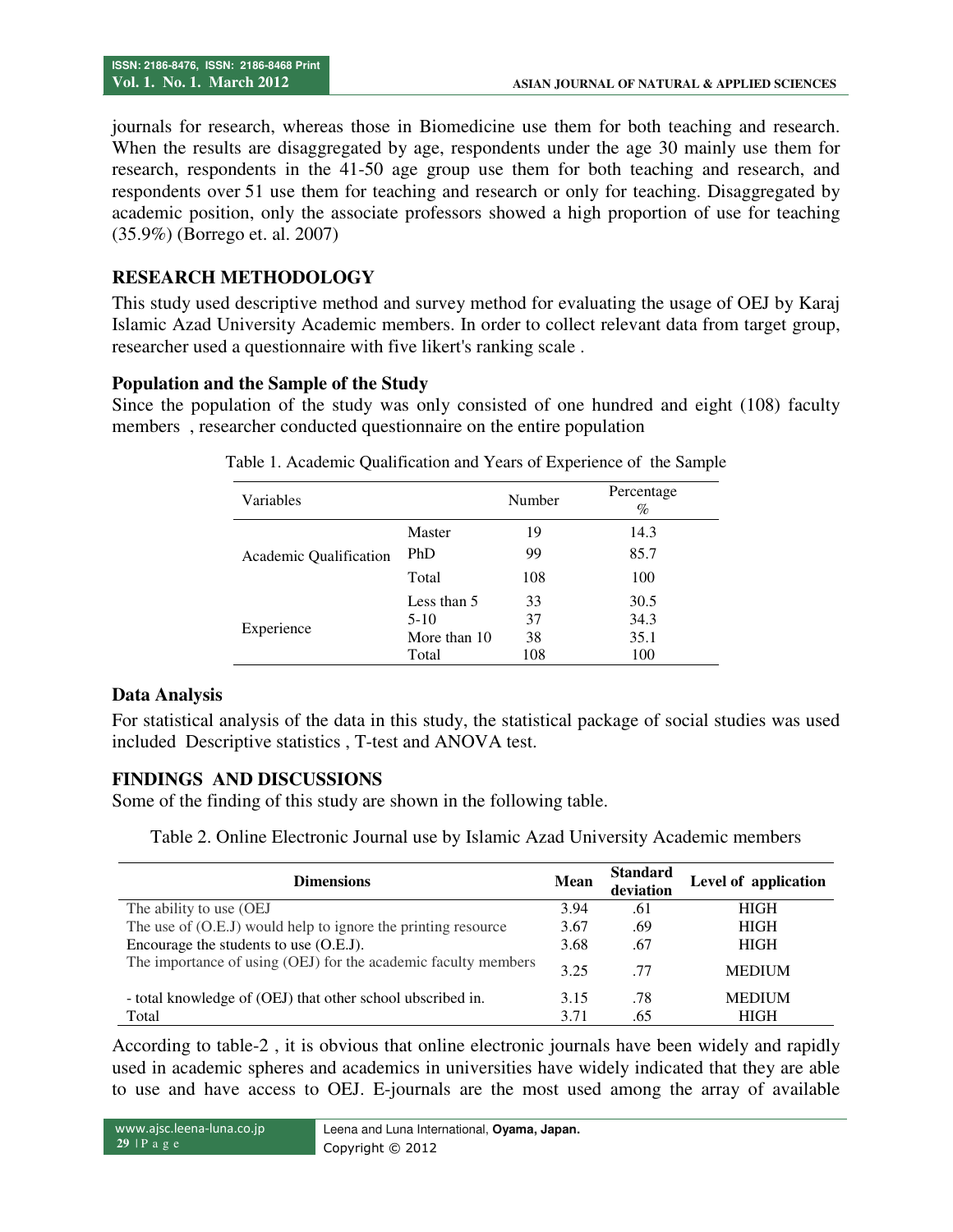electronic resources. Electronic journals are used by academics for both teaching and research, among many other uses. Academics have indicated satisfaction with their use of online journals and have committed their interest to the continuous use of e-resources because their use leads to better research and enhances scholarly communication.

From the findings, It was also revealed that there is no significant differences (at  $\alpha = 0.05$ ) in the usage of On-line Electronic Journals by Islamic Azad University Academic members regarding academic qualification and years of experience.

In addition, the findings confirm that the working environment of staff, researchers, and students will provide clues for the reasons why electronic journals will be used or not, and which particular periodical publications will prove popular. The differences in the working environments mean that design of access mechanisms, whether through library Web pages, lecturers' Web sites needs to take into account the different target audience needs and levels of experience. Specialized training by library staff for students also needs to take those differences into consideration.

# **RECOMMENDATIONS**

In the light of the study findings, the researcher recommended the following:

- 1- More studies should be encouraged and trained how to use OEJ in their studies.
- 2- Faculty members should be encouraged and trained on how to be involved and to support using OEJ.
- 3- Comparative Studies on the usage of OEJ can be conducted at different universities and institutes.
- 4- Libraries, information centers and other bodies should swiftly but systematically move to automate their routines and create an enabling environment in order to facilitate ease and wider access to electronic resources in general and online journals in particular.
- 5- Due to heavy use of e-journals, this research further recommends that libraries and information centers should improve upon e-journal ,subscriptions should be open or restricted access.
- 6- Most journal articles are published in pdf format, and a pdf reader is available online for free download and installation. Libraries and information centres should check for the latest version and install it on the system to make journal downloads easier.

# **REFERENCES**

Adams, D.A., Nelson, R.R., & Todd, P.A. (1992). "*Perceived usefulness, ease of use, and usage of information technology: A replication*". *MIS Quarterly 16*(2): 227-247 Available: http://business.clemson.edu/ISE/html/perceived\_usefulness\_\_ease\_of\_.html

Blecic DD(1999), "*Measurements of journal use: an analysis of the correlation between three methods*". Bull Med Libr Assoc.. Jan; 87:(1):20–5.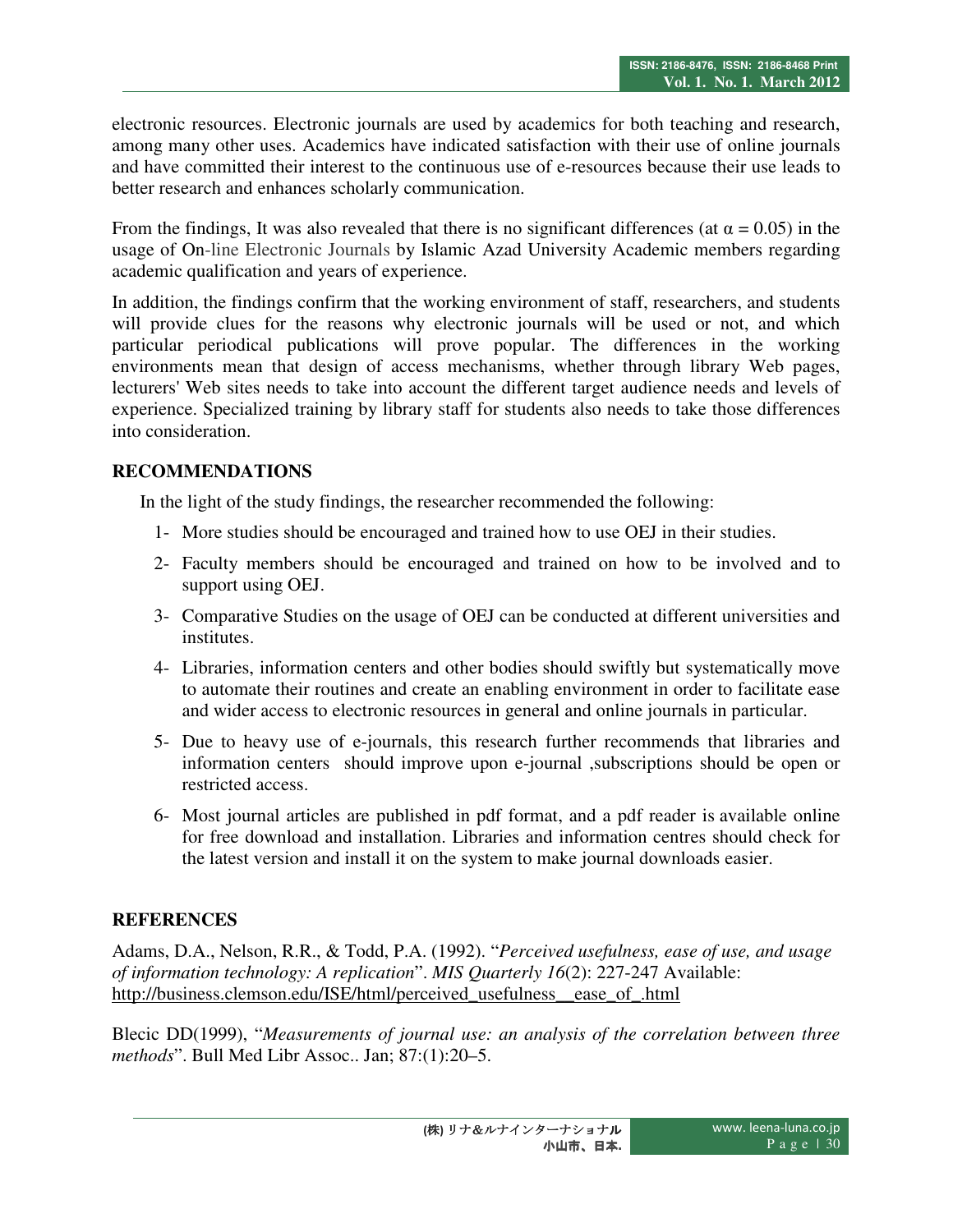Borrego, A., et al. (2007). "*Use and users of electronic journals at Catalan Universities: The results of a survey*". *Journal of Academic Librarianship. 33*(1): Available from AGORA database http://www.agInternetwork.org

Davis, F.D. (1989). "*Perceived usefulness, perceived ease of use, and user acceptance of information technology*". *MIS Quarterly 13*(3): 319-340

Erin, T. Smith (2003), "*Changes in Faculty Reading Behaviors: The Impact of Electronic journals on the University of Georgia*". journal of Academic Librarianship, 29 (3): 162.

Hendrickson, A.R., Massey, P.D., & Cronan, T.P. (1993). "*On the test-retest reliability of perceived usefulness and perceived ease of use scales*". *MIS Quarterly 17*: 227-230

Heterick, B. (2002). "*Faculty attitudes toward electronic resources*". *EDUCAUSE Review 10- 11.* Available: http://net.educause.edu/ir/library/pdf/ERM0248.pdf

Kumar, G.T., & Kumar, B.T. Sampath. (2008). "Use of electronic information sources by the academic community: A comparative study", 6th International CALIBER-2008, University of Allahabad, Allahabad. 684-692

Macdonald, Janet., & Heap, Nick., & Mason, Robin. (2001). *Have I Learnt it?" Evaluating skills for resource-based study using electronic resources"*. British Journal of Educational Technology, 32 (4): 419.

Milton S. (1998), "*Has the availability of electronic journals in full text affected interlibrary loan usage*?", ALKI. 1998. Mar; 14:(1):18–9.

Morse, D.H., & Clintworth, W.A. (2000). "*Comparing patterns of print and electronic journal use in an academic health science library*". *Issues in Science and Technology Librarianship*. Fall.

Obaje, M.A., & Camble, E. (2008). "*Use of CD-ROM database by staff and students in the University of Jos Library*". *The Information Scientist: An International Journal of Information and Communication Technology (ICT) 5*.1:7-8

Omotayo, B.O. (2010). "*Access, use, and attitudes of academics toward electronic journals: A case study of Obafemi Awolowo University, Ile Ife*". *Library Philosophy and Practice*. Available: http://unllib.unl.edu/LPP/omotayo.htm

Rogers, E.M. (1983). *Diffusion of innovations*. 3rd ed. New York: Free Press.

Rogers, E.M. (1995). *Diffusion of innovations*. 4th ed. New York: Free Press.

Sandra L. De Groote, M.L.I.S.and Josephine L. Dorsch, M.A.L.S.(2001) "*impact on print journal usage"* ,Online journals,. 89(4): 372–378

Segars, A. H., & Grover, V. (1993). "Re-examining perceived ease of use and usefulness: A confirmatory factor analysis". *MIS Quarterly 17*: 517-525